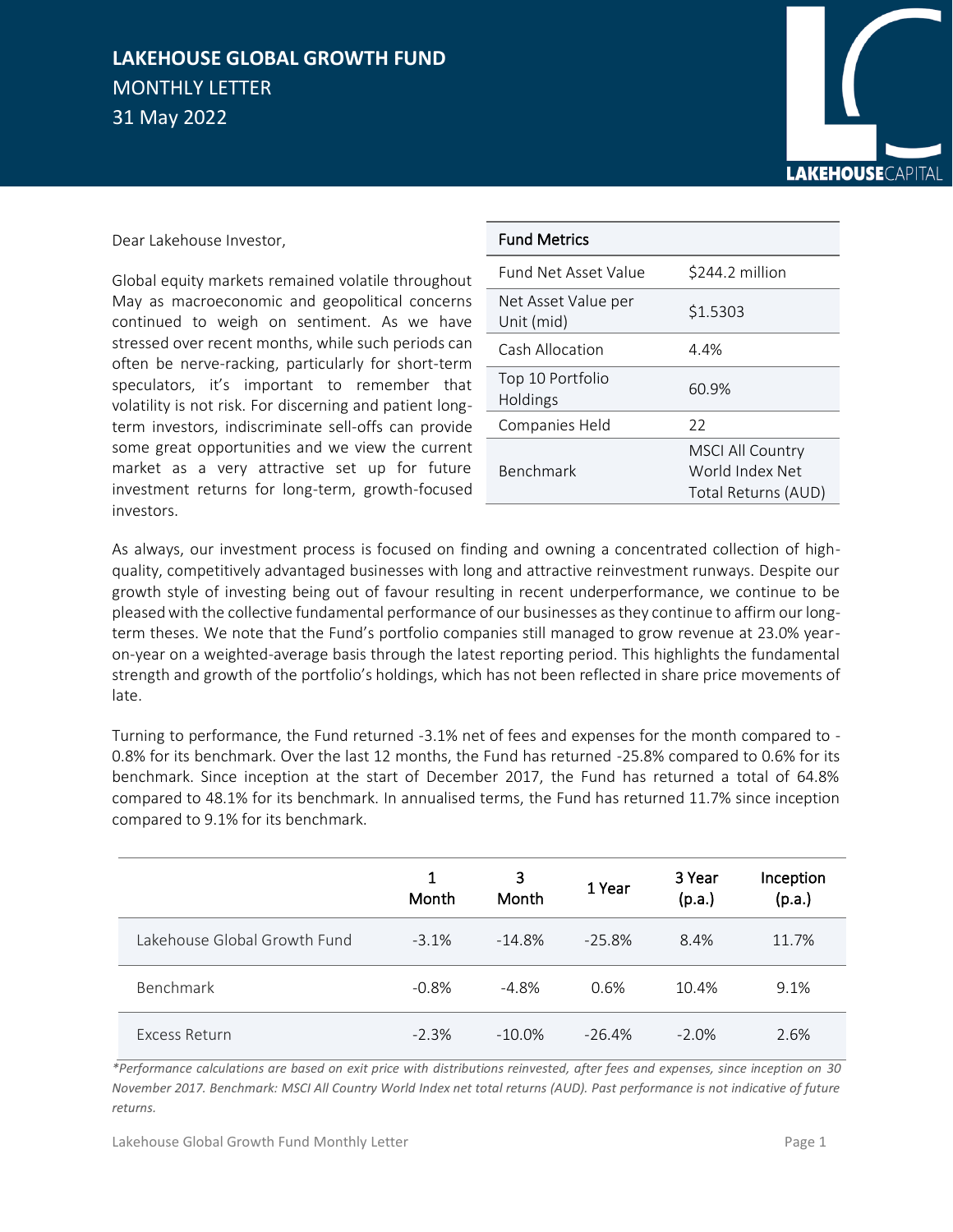In times of heightened uncertainty, it can be easy to get lost in the headlines predicting hyperinflation or the next market crash. However, if history is any guide, an investors' ability to consistently predict and profit from macroeconomic events is not only questionable but atypical of long-term outperformance. In fact, reacting to such headlines, often at the worst possible times, can be extremely detrimental to an investor's ability to compound wealth in the equity market. To that end, consider the below chart which shows that over the last 42 years the average intra-year decline for the S&P 500 has been 14%. Despite these consistent drawdowns, the S&P 500 has delivered positive annual returns in 32 of the last 42 years. As famed mutual fund manager Peter Lynch observed "*The real key to making money in stocks is not to get scared out of them*."



S&P intra-year declines vs. calendar year returns Despite average intra-year drops of 14.0%, annual returns were positive in 32 of 42 years

The Fund's largest sector allocations as of the end of May were to information technology (33.9%), communication services (24.1%), and consumer discretionary (21.5%). We expect to have material allocations to these sectors over time as the sectors, or at least subsets of them, are overweight business models that lend themselves to strong long-term performance, namely intellectual property, network effects, and loyalty.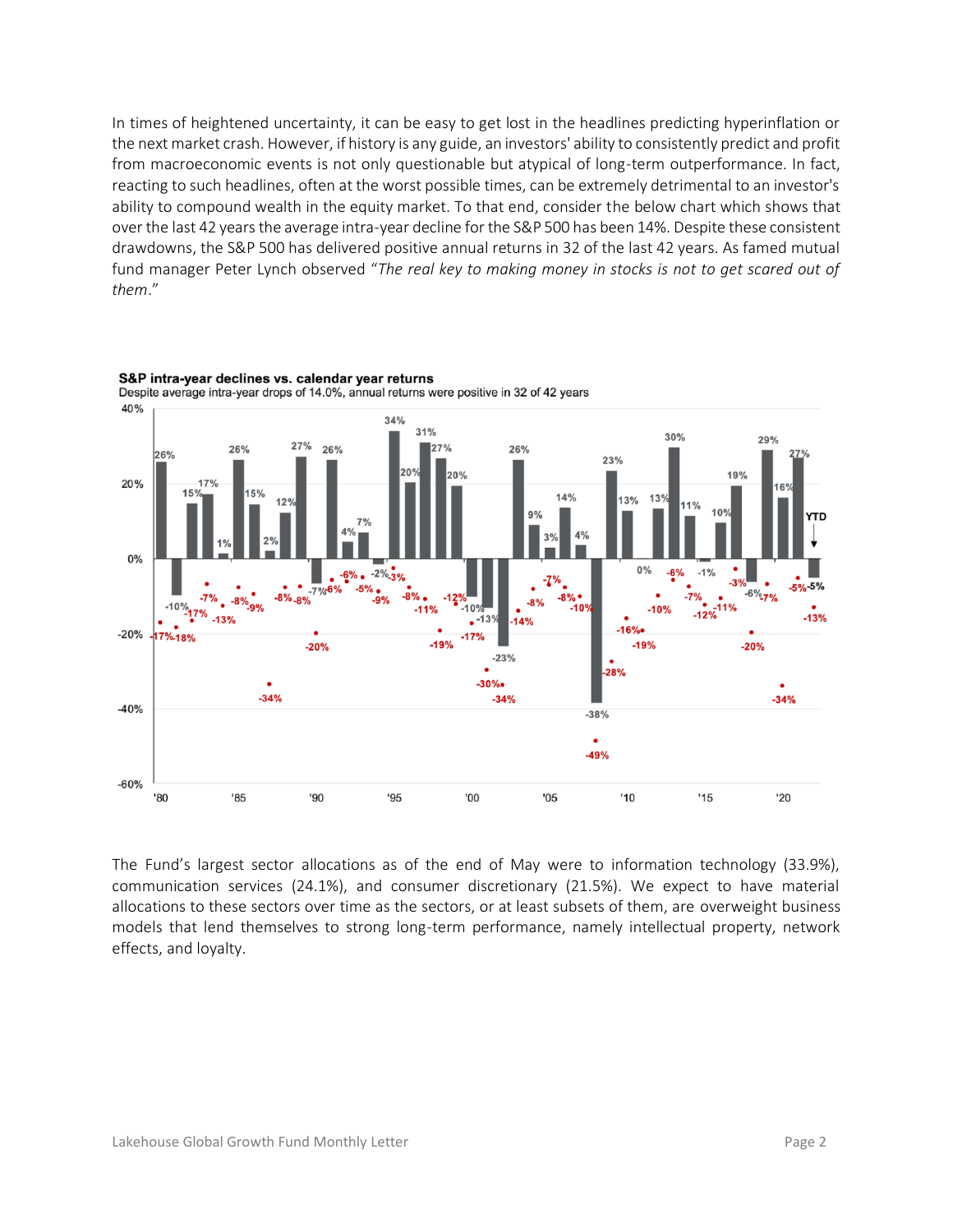| Company      | Headquarters | <b>Lakehouse Investing Fascination</b> |  |
|--------------|--------------|----------------------------------------|--|
| Amazon       | <b>USA</b>   | Loyalty, Networks, IP                  |  |
| Visa         | <b>USA</b>   | Networks, IP, Loyalty                  |  |
| Alphabet     | <b>USA</b>   | IP, Networks                           |  |
| CoStar Group | <b>USA</b>   | IP, Loyalty, Networks                  |  |
| Avalara      | <b>USA</b>   | Loyalty, IP                            |  |
| MercadoLibre | Argentina    | Networks, Loyalty                      |  |
| Tencent      | China        | Networks, IP, Loyalty                  |  |
| MarketAxess  | <b>USA</b>   | Networks, Loyalty                      |  |
| <b>LVMH</b>  | France       | IP                                     |  |
| ServiceNow   | <b>USA</b>   | Loyalty, Networks                      |  |

The Fund held 22 positions as of the end of the month, the ten largest of which are listed below:

## Portfolio News

The biggest contributor to portfolio performance during the month was Avalara (+10.3%), which rallied on the back of results that were well received by investors. Meanwhile, the largest detractor was MercadoLibre (-20.0%), which sold off despite delivering results that beat expectations - which is a good example of the disconnect between sentiment, actual company fundamentals, and share price behaviour that we have alluded to in recent letters. More on both below.

Avalara delivered an impressive quarterly result that came in ahead of expectations and prompted management to increase their full year revenue guidance for 2022. Revenue grew 33% (29% organic) yearon-year and the company's core metrics remained healthy. Customers increased 22% to 19,160 and net revenue retention held firm at 115%, indicating the company is currently growing revenue 15% year-onyear before the addition of a single new customer. Management again reiterated that they believe their value proposition and competitive edge has never been stronger, especially as more and more businesses shift to omni-channel and seek a single-tax compliance platform that can integrate into multiple disparate systems. The Avalara platform now has over 1,200 signed partner integrations, up from 1,000 a year ago. We were very pleased with the result and note that we have grown the Fund's position over the last few months in recognition of our conviction and what we believe is an increasingly attractive valuation.

Buenos Aires based e-commerce leader MercadoLibre posted another strong quarterly result. Net revenue grew 63% year-on-year in U.S. dollar terms which was particularly impressive considering the company is currently lapping a tough Covid-fuelled comparison period from a year ago, where net revenue surged